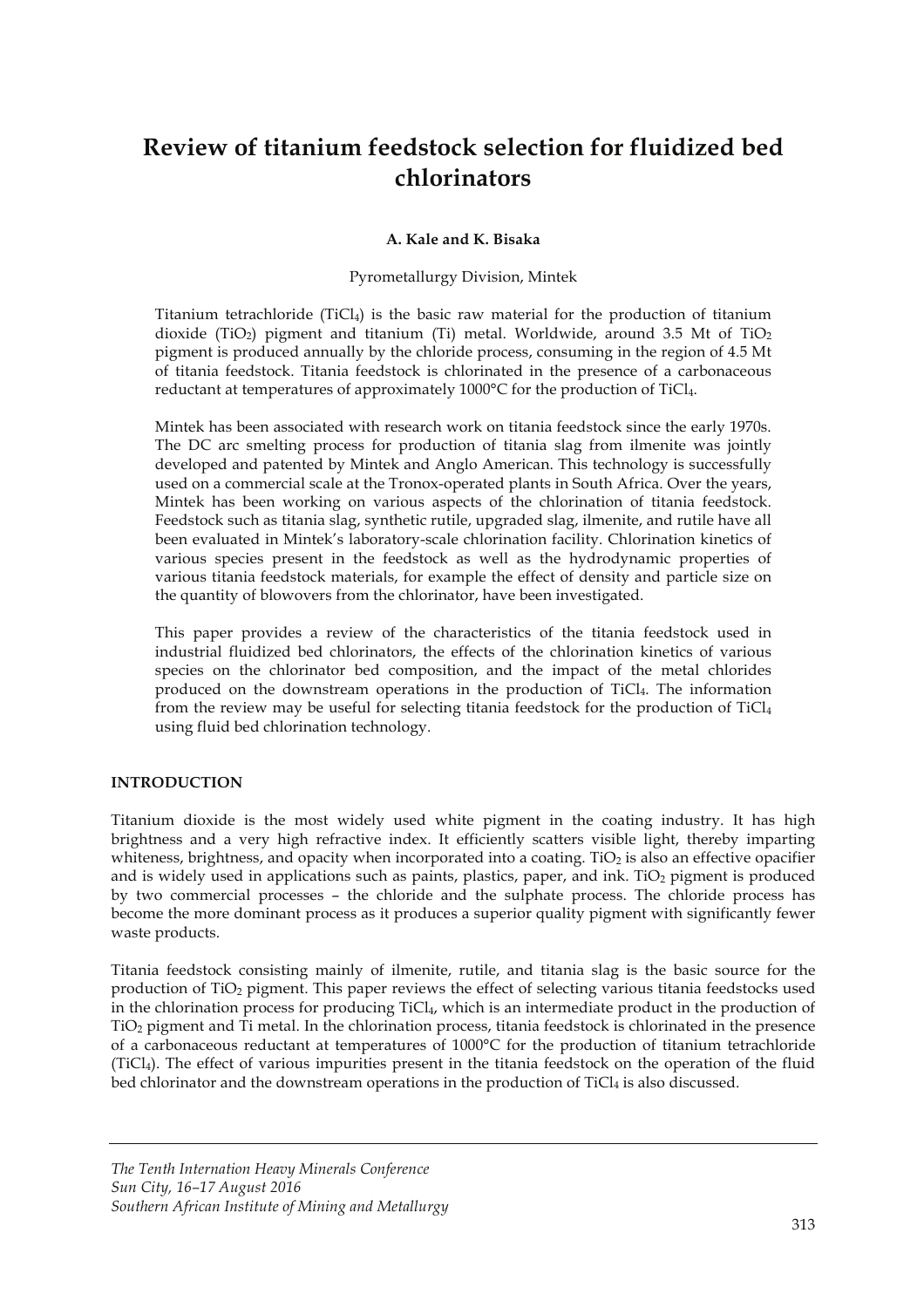Titania ores occur in both primary magmatic and secondary placer deposits. Shoreline placer or beach sand deposits are by far the largest titanium deposits. Titanium is generally bonded to other elements in nature and occurs primarily as an oxide. Ilmenite is the most abundant titanium mineral. The other common titanium minerals from which  $TiO<sub>2</sub>$  is extracted include rutile, anatase, altered ilmenite, leucoxene, and titanomagnetite. The  $TiO<sub>2</sub>$  content depends on the source and extent of weathering of the mineral. The other major constituents include iron oxides (FeO, Fe<sub>2</sub>O<sub>3</sub>), MgO, MnO, CaO and silica. (Tittle *et al*., 1973). Rutile ore extracted from natural deposits is too impure to be used directly as a pigment and is thus further processed. Ilmenite, the main titania ore, can be used directly in the chlorination process for manufacturing of TiO<sub>2</sub> pigment or upgraded to produce either titania slag or synthetic rutile, which may then be used as a titania feedstock in the chlorination process.

Mintek is involved in the investigation of methods for the production and purification of  $TiCl<sub>4</sub>$  from various titania feedstocks – this is one of the components of the titanium beneficiation programme driven by the South African Department of Science and Technology. As a result of this work, Mintek has established a knowledge base in the chlorination of titania feedstock. Feedstocks such as titania slag, synthetic rutile, upgraded slag, ilmenite, and rutile have been evaluated in Mintek's laboratoryscale chlorination facility. Chlorination kinetics and hydrodynamic properties of these titania feedstock have been evaluated. Mintek has published literature on the study of chlorination kinetics and behaviour of various species present in the titania feedstock. A laboratory-scale chlorination setup and a fluid bed chlorination pilot plant (Kale *et al*., 2010) at Mintek are used extensively to conduct the research activities.

# **PRODUCTION OF TITANIUM TETRACHLORIDE BY THE CHLORIDE PROCESS**

#### **Process**

The production of TiCl<sub>4</sub> used for TiO<sub>2</sub> pigment or Ti metal involves chlorination of titania feedstock in a bubbling fluid bed chlorinator using petroleum coke as a reductant. Bubbling fluid bed chlorination technology is widely used commercially for the chlorination of titania feedstock due to its high rate of heat and mass transfer.

A schematic of the chloride process is shown in Figure 1. The mixture of titania feedstock and petroleum coke is fed into the chlorinator bed, where chlorine gas and oxygen are used to fluidize the chlorinator bed and maintain the desired operating conditions. The process operates at high temperatures, typically between 900 and 1100°C. The fluid bed chlorinator is lined with silica/alumina-based refractory in order to withstand the harsh operating conditions.

Various elemental species present in the titania feedstock are chlorinated at different stages, depending on the reactor conditions and their individual thermodynamic properties and chlorination kinetics. The metal chlorides formed in the chlorinator either leave the chlorinator as gaseous chlorides or accumulate in the chlorinator, depending on their individual boiling points and the operating conditions of the chlorinator. The lower boiling point metal chlorides leave the chlorinator and are condensed in the first condenser.

The condensed metal chlorides are treated before being discarded as waste. The treatment involves neutralization with lime. The TiCl<sub>4</sub> from the chlorinator is condensed in a separate stream in the main condenser and collected as liquid. The liquid TiCl<sub>4</sub> contains impurities that are removed by a complex proprietary process involving chemical treatment and distillation. The purified TiCl<sub>4</sub> may then be further oxidized to produce  $TiO<sub>2</sub>$  pigment.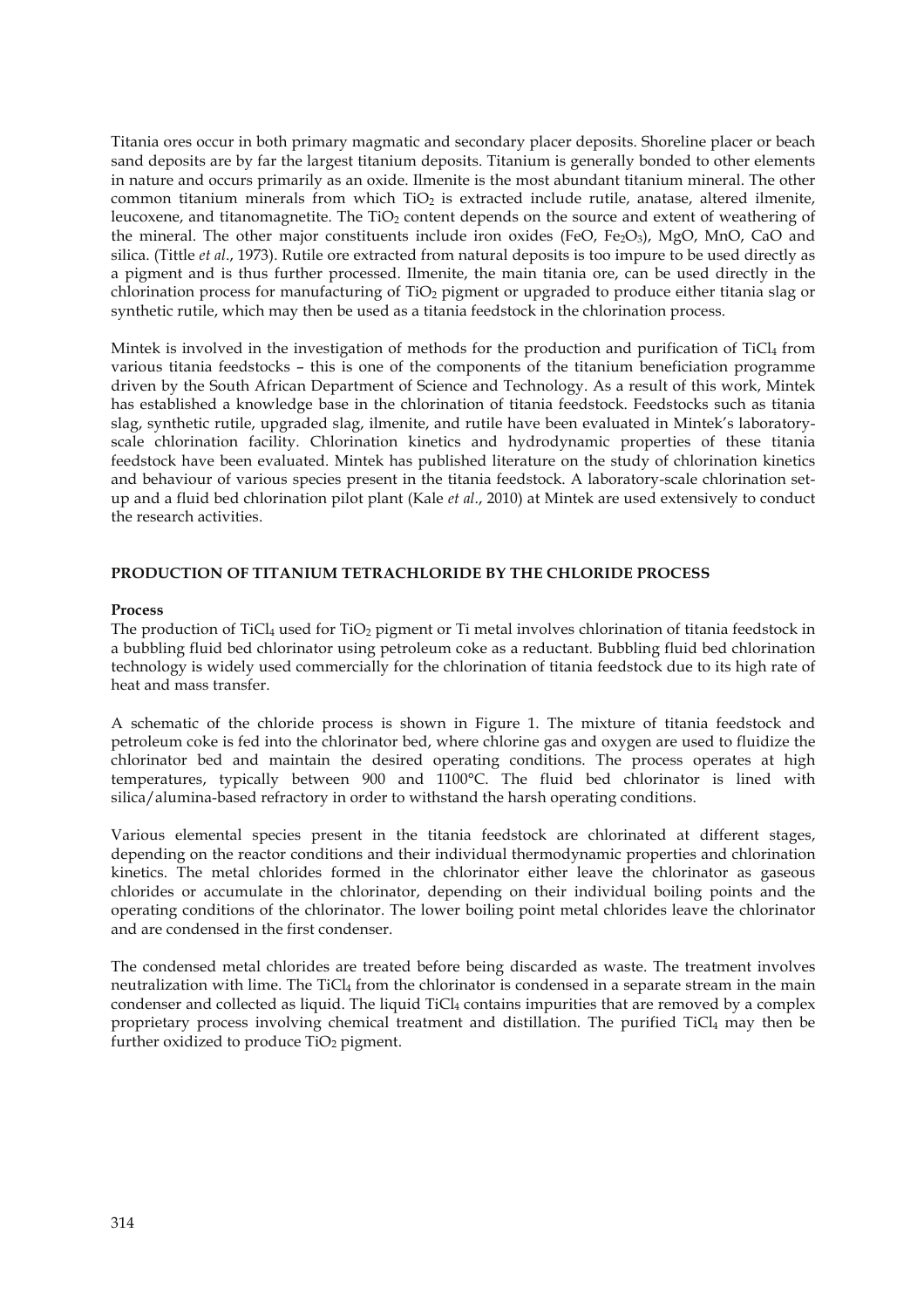

Figure 1. Schematic flow diagram of the chloride process.

## **Titania Feedstocks and their Upgrading**

Titania feedstock is commercially available in the form of ilmenite, titania slag, rutile, synthetic rutile, and upgraded slag. Ilmenite and natural rutile are natural resources, while synthetic rutile and titania slag are obtained by the processing of ilmenite and upgraded slag (UGS) is obtained by further processing of the titania slag. Typical compositions of titania feedstock are tabulated in Table I.

Minerals separation plants utilize screening, magnetic separation, and electrostatic and gravity separation circuits to separate valuable minerals from the non-valuable minerals and produce different grades of ilmenite, rutile, and zircon products. The  $TiO<sub>2</sub>$  content of commercially available ilmenite can vary from 40% to 60%.

Iron oxide is the major impurity present in ilmenite, and can range from 30 to 50% by mass. Ilmenite also contains various impurities such as  $SiO_2$ ,  $Cr_2O_3$ ,  $V_2O_5$ ,  $Al_2O_3$ ,  $ZrO_2$ ,  $MgO$ ,  $MnO$ , CaO, and the radioactive elements U and Th. The composition of the impurities varies widely, depending on the source and geographical location of the ilmenite deposits. Some of these impurities occur as discrete minerals (for example  $ZrO_2$  and  $SiO_2$ , which are found as  $ZrSiO_4$ ). Particles of this mineral find their way into concentrates of rutile and ilmenite. Many impurities occur in solid solution in the principal phase (rutile, ilmenite, or  $M_3O_5[ss]$  of slag). Examples include iron and niobium in rutile, MnO and MgO in ilmenite, and MnO and  $\text{Al}_2\text{O}_3$  in pseudobrookite (M<sub>3</sub>O<sub>5</sub>) solid solution [ss] (Bessinger *et al.*, 1997).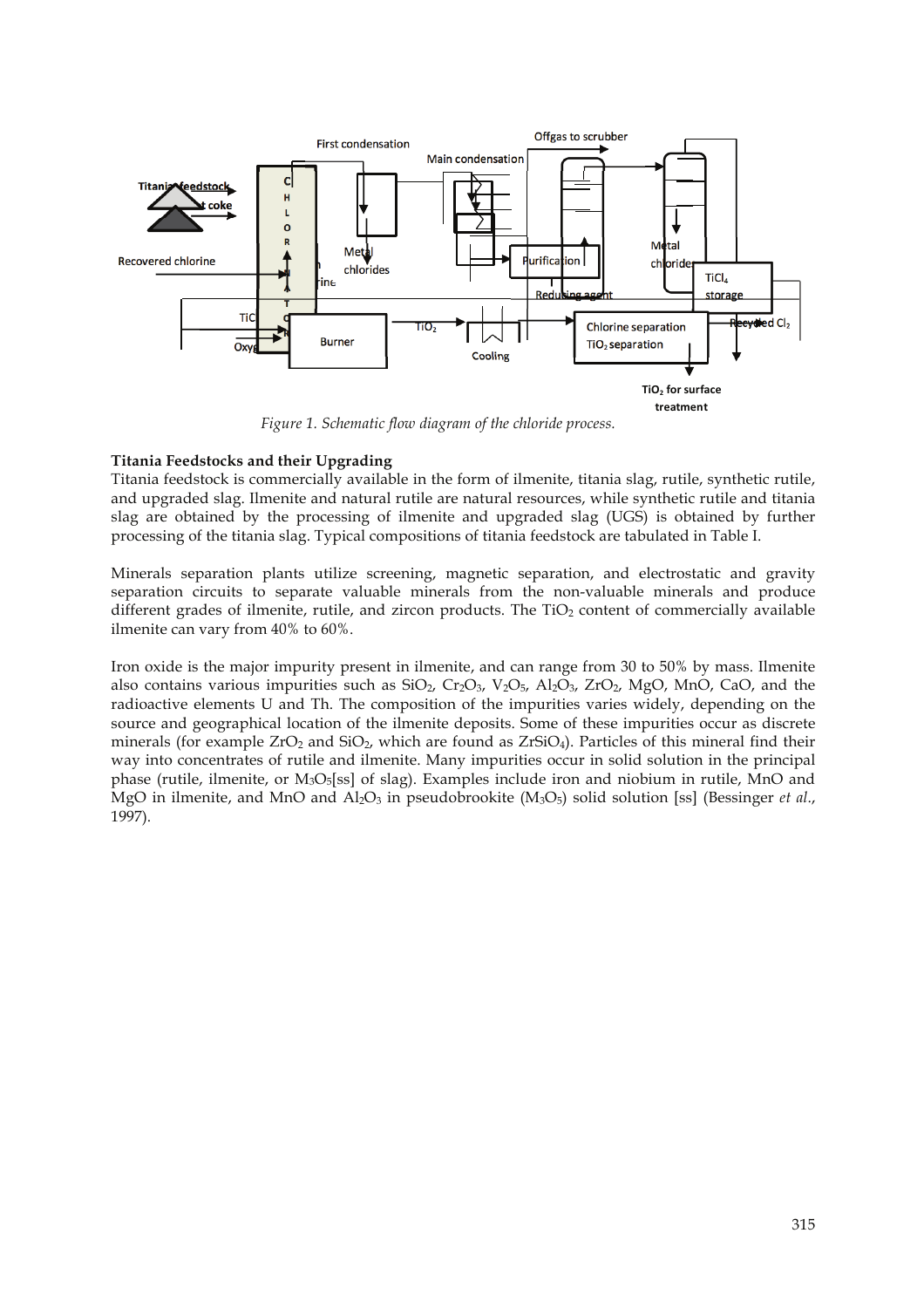| Oxide                          | Feedstock |        |         |            |
|--------------------------------|-----------|--------|---------|------------|
|                                | Ilmenite  | Rutile | Ti Slag | <b>UGS</b> |
| TiO <sub>2</sub>               | 60.1      | 95.0   | 86      | 94.8       |
| Fe <sub>2</sub> O <sub>3</sub> | 26.3      | 0.6    |         | 2.4        |
| FeO                            | 10.4      |        | 8.9     |            |
| SiO <sub>2</sub>               | 0.7       | 1.4    | 1.7     | 2.1        |
| V <sub>2</sub> O <sub>5</sub>  | 0.2       | 0.3    | 0.4     | 0.5        |
| MnO                            | 0.4       | 0.01   | 1.2     | 0.1        |
| MgO                            | 0.4       | 0.05   | 1.0     | 1.1        |
| CaO                            | 0.04      | 0.05   | 0.3     | 0.2        |
| ZrO <sub>2</sub>               | 0.2       | 0.08   | 0.1     | < 0.01     |
| $Al_2O_3$                      | 0.6       | 0.3    | 0.8     | 0.5        |
| Cr <sub>2</sub> O <sub>3</sub> | 0.1       | 0.35   | 0.01    | 0.08       |
| Nb <sub>2</sub> O <sub>5</sub> | < 0.01    | 0.4    | < 0.01  | < 0.04     |
| U+Th (ppm)                     | <150      | < 50   | < 50    | < 50       |

*Table I. Typical chemical composition (wt%) of various titania feedstocks that Mintek has evaluated.* 

Natural rutile is mined from various deposits and is mostly associated with ilmenite mining. The  $TiO<sub>2</sub>$ content in natural rutile can range from 90 to 97%. The iron content can vary between 0.5 to 2 %. SiO<sub>2</sub> and ZrO<sub>2</sub> are the major impurities associated with rutile.

Synthetic rutile is produced by roasting the ilmenite, followed by treatment of the roasted ilmenite with hydrochloric acid or sulphuric acid to remove iron and other impurities, thereby increasing the  $TiO<sub>2</sub>$  content. Typically, synthetic rutile contains in the region of 90 to 93% TiO<sub>2</sub>. Other impurities present in synthetic rutile depend on the geographical source of the ilmenite deposit.

Titania slag is produced by the smelting of ilmenite. The iron is removed from ilmenite as pig iron, thereby increasing the  $TiO<sub>2</sub>$  content of the remaining slag. Typically the  $TiO<sub>2</sub>$  content of the slag can be in the range of 80 to 90%. The iron content in the slag can vary from 5 to 15%. Upgraded slag is produced by further treating the titania slag to increase the TiO<sub>2</sub> content to 90-95% by roasting and leaching out the impurities with hydrochloric acid.

# **IMPACT OF VARIOUS PARAMETERS ON THE CHLORINATION REACTION**

#### **Process Economics**

Titania feedstock is a major cost in the production of  $TiO<sub>2</sub>$  pigment, contributing around 40–45% of the total variable cost for a chloride route pigment plant (Adams, 2003). Selection of an appropriate titania feedstock is therefore a critical factor affecting the profitability of the TiO<sub>2</sub> pigment business. There is a significant difference in the price of various titania feedstocks – typical titania feedstock containing about 85% TiO2 is about 2.5 times the price of ilmenite, for example. Natural rutile, synthetic rutile, and UGS are almost five times the price of ilmenite. Cost considerations therefore play a major role in the selection of an appropriate feedstock for the chloride process.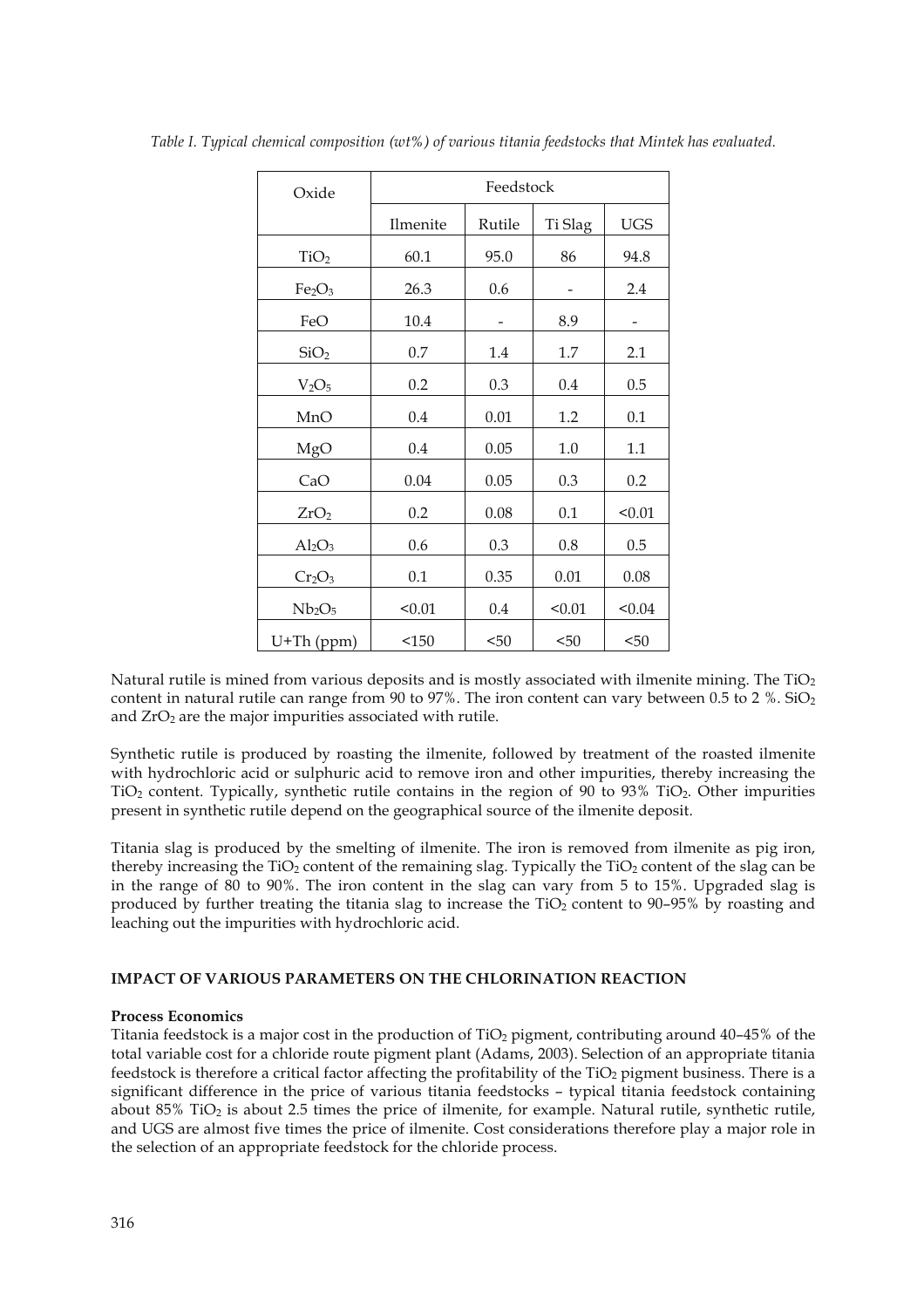The economics of feedstock selection is further affected by selection of technology used for certain types of feedstock. A plant using ilmenite as a feedstock needs to be designed to cater for the higher quantity of iron chlorides produced in the chlorinator. Due to the lower TiO2 content (typically about  $60\%$ ) in ilmenite, a larger quantity of feedstock is required to produce a ton of TiCl<sub>4</sub>; hence, the raw material handling facility and wrap-around process plant will be significantly larger than that of a chlorination plant using titania slag or rutile as feedstock. As can be seen in Table II, approximately 850 kg of ilmenite is required to produce a ton of  $TiCl<sub>4</sub>$ , as compared to 530 kg of rutile. A plant using ilmenite as a feedstock will therefore be required to handle 60% more raw material than a plant handling rutile as feedstock. Higher material handling requirements will lead to increased wear and tear of equipment, and higher capital and maintenance costs. The overall footprint of a production facility using ilmenite will be larger compared to a plant using rutile as feedstock to produce the same quantity of TiCl4. This will result in a higher capital investment for a TiCl4-producing facility using ilmenite as a feedstock. The quantity of chlorine required will be significantly greater due to the chlorine consumed for chlorinating the iron impurities in ilmenite. The quantity of iron chloride waste generated will also be significantly higher, hence using the comparatively cheaper ilmenite feedstock will result in higher waste treatment and waste disposal costs. As a result, many chloride process plants use a blend of feedstock to increase the TiO<sub>2</sub> content to 88-92% to optimize their operations.

| Ilmenite | 850 kg           |
|----------|------------------|
| Rutile   | 530 kg           |
| Ti Slag  | $600 \text{ kg}$ |
| UGS      | 530 kg           |

*Table II. Titania feedstock required to produce one ton of TiCl4.*

#### **Operational Challenges**

The various impurities present in the titania feedstock play an important role in the production of TiCl4 in a bubbling fluid bed chlorinator (van Dyk, 1999). These impurities also affect the quality of TiO2 pigment (in most cases adversely). In order to produce a high-quality TiO2 pigment, the impurities in  $TiCl<sub>4</sub>$  must be removed to as low as  $\leq 50$  ppm.

The bubbling fluid bed chlorinator is typically operated at temperatures around 900°C to 1100°C. At these temperatures, most of the volatile metal chlorides  $(M_xCl_y)$ , having boiling points below the chlorinator operational temperature) formed as a result of the reaction between chlorine and the titania feedstock will leave the chlorinator in gaseous form. The gas stream from the chlorinator is cooled to a temperature that permits selective separation of various undesired metal chlorides by condensation. The melting and boiling points of various metal chlorides are therefore critical when designing the condenser. Table III shows the boiling and melting points of various metal chlorides formed during the chlorination of titania feedstock.

The physical properties of titania feedstock can also affect the operation of bubbling fluid bed chlorinators. Particle size, density, and sphericity of the particles are important parameters for the design of an industrial chlorinator. Different titania feedstocks have appreciably different particle size distributions. As can be seen from Table IV, titania slag has particle size distribution from 850 μm to below 75 μm, while rutile and ilmenite has a particle size from 300 μm to below 75 μm.

Studies on the behaviour and hydrodynamic properties of the particles in a fluid bed chlorinator have shown that finer particles have a tendency to elutriate from the chlorinator. The particle size of the titiania feedstock has an effect on the terminal velocity of the particles. According to calculated terminal velocity values, particles finer than 75 μm will be highly susceptible to entrainment and elutriation from the chlorinator (Moodley *et al*., 2012). It is therefore important to limit the quantity of fine particles in the titania feedstock. The elutriation of particles from the chlorinator makes these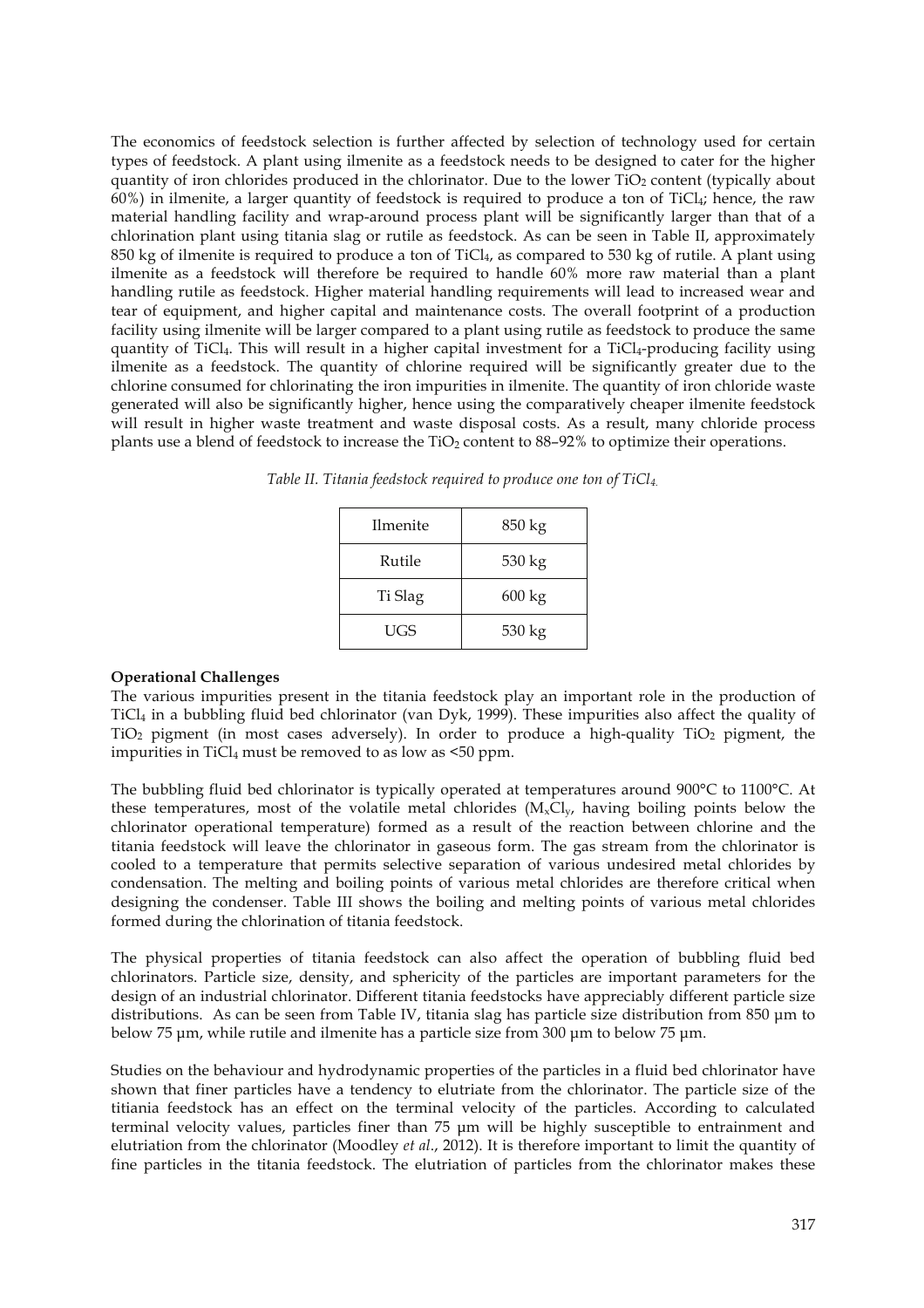particles unavailable for chlorination, and is a direct loss of  $TiO<sub>2</sub>$  value. The elutriated material from the chlorinator also adds to the cost of solid waste disposal.

| Metal oxides                   | Metal chlorides   | Melting point<br>°C | Boiling point<br>$^{\circ}C$ |
|--------------------------------|-------------------|---------------------|------------------------------|
| $Al_2O_3$                      | AICl <sub>3</sub> | 180 (sublimes)      | 180                          |
| CaO                            | CaCl <sub>2</sub> | 772                 | 1935                         |
| $Cr_2O_3$                      | CrCl <sub>3</sub> | 1152                | 1300                         |
| Fe <sub>2</sub> O <sub>3</sub> | FeCl <sub>3</sub> | 306                 | 316                          |
| MgO                            | MgCl <sub>2</sub> | 714                 | 1412                         |
| MnO                            | MnCl <sub>2</sub> | 654                 | 1225                         |
| Nb <sub>2</sub> O <sub>5</sub> | NbCl <sub>5</sub> | 204.7               | 248.2                        |
| SiO <sub>2</sub>               | SiCl <sub>4</sub> | $-68.4$             | 57.6                         |
| TiO <sub>2</sub>               | TiCl <sub>4</sub> | $-24$               | 136.4                        |
| V <sub>2</sub> O <sub>5</sub>  | VOCl <sub>3</sub> | $-76.5$             | 126.7                        |
| ZrO <sub>2</sub>               | ZrCl <sub>4</sub> | 331 (sublimes)      | 331                          |

*Table III. Boiling and melting points of various metal chlorides (Wikipedia).* 

*Table IV. Particle size distributions for various titania feedstocks.*

| Particle size<br>$(\mu m)$ | <b>Ilmenite</b><br>$(wt\%)$ | Rutile<br>$(wt\%)$ | Ti slag<br>$(wt\%)$ |
|----------------------------|-----------------------------|--------------------|---------------------|
| $+850$                     |                             |                    | 1.2                 |
| $-850+600$                 |                             |                    | 18.7                |
| $-600+425$                 |                             |                    | 23.2                |
| $-425+300$                 |                             |                    | 19.5                |
| $-300+212$                 | 1.7                         | 2.0                | 15.8                |
| $-212+150$                 | 29.3                        | 19.4               | 8.7                 |
| $-150+106$                 | 54.9                        | 49.0               | 7.7                 |
| $-106+75$                  | 10.7                        | 28.0               | 3.5                 |
| -75                        | 3.4                         | 1.5                | 1.6                 |

# **Chlorinator Bed De-fluidization**

Metal chlorides with boiling points higher than the operating temperature of the chlorinator will tend to remain and accumulate in the chlorinator bed. If the melting point of these metal chlorides is below the chlorinator operating temperature, then these metal chlorides will affect the fluidizing properties of the chlorinator bed. From Table III, it can be seen that  $CaCl<sub>2</sub>$ ,  $MgCl<sub>2</sub>$ ,  $MnCl<sub>2</sub>$ , and  $CrCl<sub>3</sub>$  will remain in the chlorinator bed as liquids. These metal chlorides may cause particle agglomeration and clumping in the chlorinator bed, resulting in the de-fluidization of the bubbling fluid bed and associated reduction in heat and mass transfer. This will ultimately lead to gas channelling, and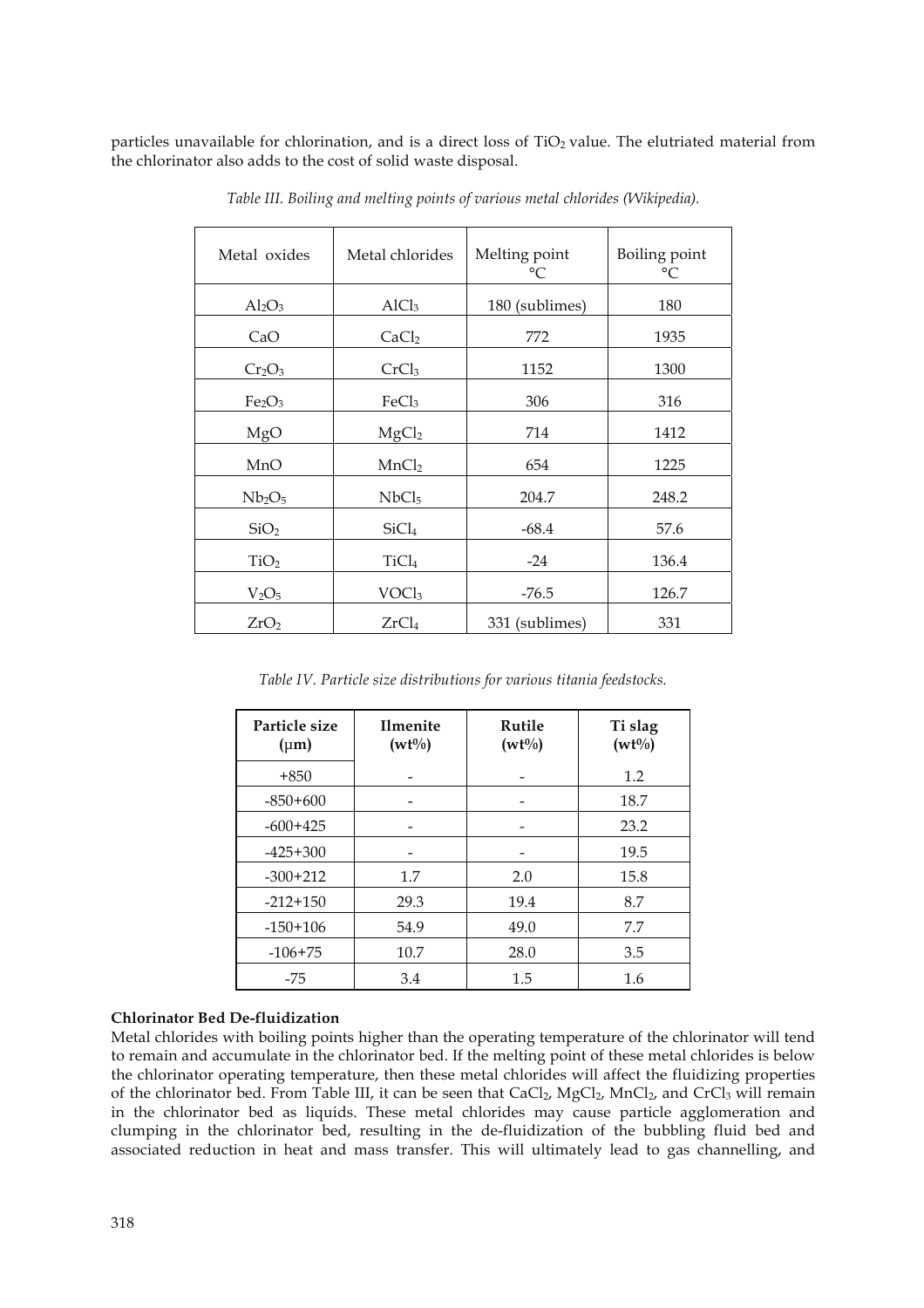unreacted chlorine and oxygen gas will leave the chlorinator. This may cause additional operational problems in the downstream process. The reduced heat transfer will lead to a drop in temperature of the chlorinator bed, slowing the rates of the chlorination reactions.

The accumulation of these metal chlorides in the chlorinator bed must be controlled by periodic draining of the bed. The disposal of the solid metal chlorides containing material from the chlorinator bed is also a concern due to their toxicity issues. Hence, while selecting the titania feedstock it is important to make sure that the total content of CaO and MgO is below 1% (Cong *et al*., 2006).

# **Chlorinator Refractory Lining**

The high operating temperatures (between 900°C and 1100°C), together with the use of chlorine, makes it necessary to use a refractory brick lining inside the chlorinator for protecting the walls of the vessel. The refractory bricks used are typically silica/alumina-based. Over time, the refractory brick lining becomes worn and eventually needs replacement. Replacement is an expensive exercise, and involves manually removing the old refractory bricks and replacing them with new ones. The new refractory bricks need curing time, and as a result the entire operation leads to appreciable downtime, which can be more than a week.

Typically, the life of the refractory brick lining in the chlorinator can vary between 9 months and 24 months, depending on the operational parameters of the chlorinator and the type of impurities present in the feedstock. Damage to the refractory lining occurs mainly as a result of mechanical erosion, thermal shock, and chemical corrosion. In typical chlorinators, the titania feedstock and petroleum coke mixture is fed horizontally into the vessel over the chlorinator bed using a transporting gas at high pressure. The abrasive nature of the titania feedstock then causes mechanical erosion of the refractory lining. If ilmenite is used as a feedstock, the quantity of material fed into the chlorinator is significantly higher than when using rutile feedstock. This may lead to more severe mechanical erosion of the refractory brick lining. Some manufacturers have opted for a vertical feeding system in order to address the issue of erosion caused by the horizontal feeding of feedstock into the chlorinator.

Ferrous and ferric chloride formed by the chlorination of iron in the feedstock are a major source of chemical corrosion of the refractory bricks. Iron chlorinates vigorously compared to the  $TiO<sub>2</sub>$  in the feedstock (den Hoed *et al*., 2003). The higher iron content of the titania feedstock may therefore lead to increased chemical corrosion of the refractory bricks. Although silica-based refractory is well known for its corrosion-resistance properties, it undergoes phase changes in the chlorinator, especially in the presence of iron at high temperature. This may lead to additional corrosion problems in the refractory lining.

The chlorinator bed needs to be drained periodically due to the accumulation of impurities in the bed. The draining disturbs the normal chlorinator operation, and leads to changes in chlorinator conditions such as temperature. This temperature variation imparts thermal shock to the refractory brick lining, adversely affecting its performance and increasing the likelihood of a lining failure.

#### **Impact of Minor Impurities**

Various minor impurities such as vanadium, niobium, alumina, and silica have significant impact on the chlorinator and downstream operations.

The silica and zirconia in the titania feedstock accumulate in the chlorinator bed due to the unfavourable chlorination kinetics of these species compared to iron oxide and titania (den Hoed *et al*., 2003). Over time, the accumulation of silica and zirconia leads to changes in the bed composition. A critical point is reached when the percentage of these two components in the chlorinator bed leads to chlorine leaving the chlorinator without reacting, a phenomenon commonly referred to as 'chlorine  $\sin^2$  in the TiO<sub>2</sub> pigment industry. To mitigate this behaviour, once the silica content in the bed reaches a critical level of above 45%, the chlorinator bed is drained and replaced with fresh titania feedstock. Draining involves operational downtime, resulting in production loss. Frequent bed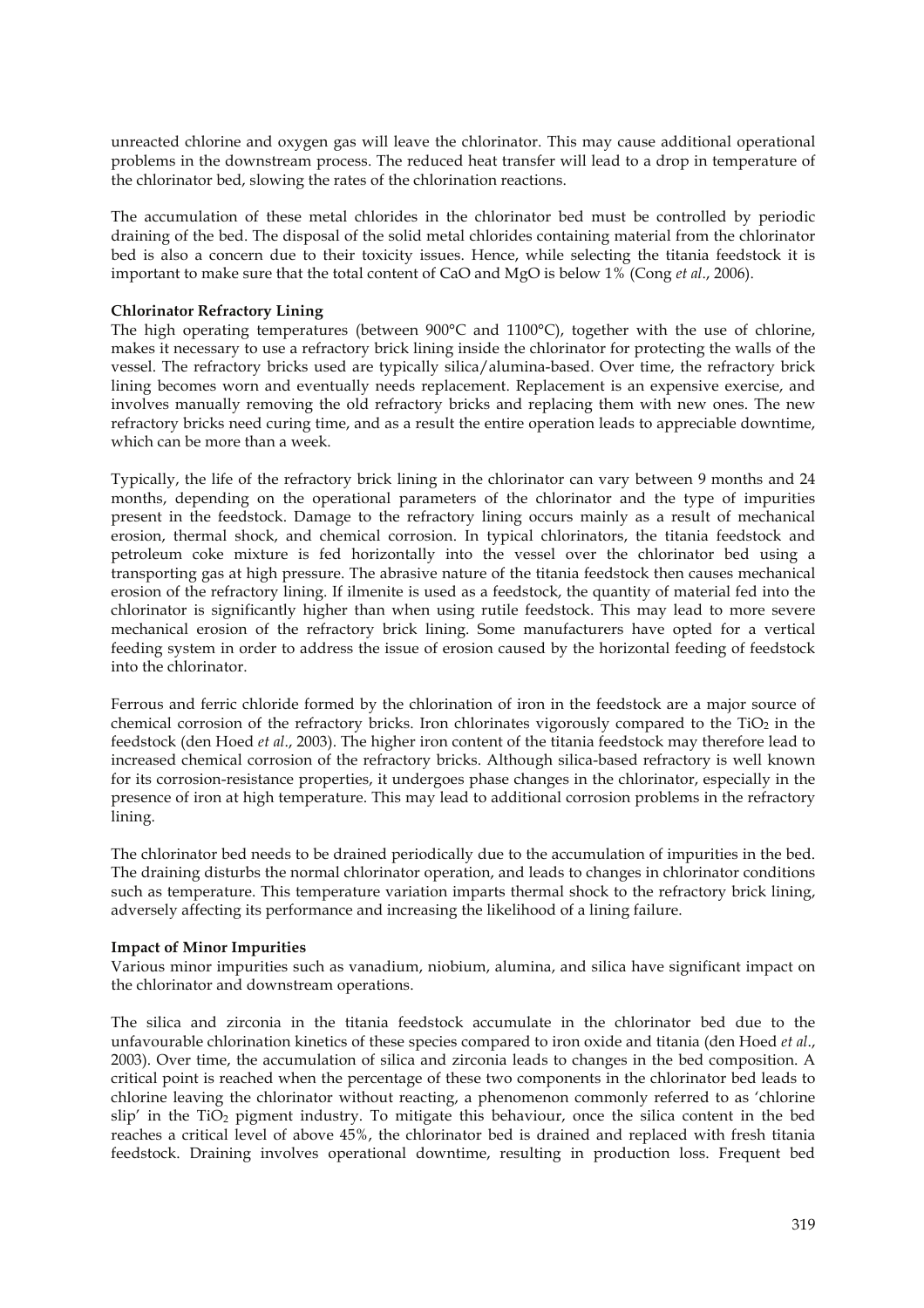draining also affects the temperature inside the chlorinator and imparts thermal shock to the refractory lining. The higher the  $SiO<sub>2</sub>$  and  $ZrO<sub>2</sub>$  content in the titania feedstock, the more frequently the bed will need to be drained.

Small amounts of  $ZrCl<sub>4</sub>$  formed in the chlorinator leave the chlorinator bed, as  $ZrCl<sub>4</sub>$  sublimes at 301°C. The ZrCl<sub>4</sub> reacts with the organic polymers used for purification of crude TiCl<sub>4</sub> and forms a coating on the TiCl<sub>4</sub> distillation trays. This reduces the heat and mass transfer and hence the performance of the distillation column.

Alumina in titania feedstock reacts with chlorine and leaves the vessel in gaseous form along with TiCl<sub>4</sub> and other metal chlorides. AlCl<sub>3</sub> is highly corrosive and may cause damage to equipment used in the downstream operation. To eliminate the presence of AlCl<sub>3</sub> in the downstream operation, TiCl<sub>4</sub> producers use a variety of proprietary techniques in order to remove AlCl<sub>3</sub> from the gaseous stream leaving the chlorinator. Some TiCl<sub>4</sub> is lost in the process of removing AlCl<sub>3</sub>, and hence higher quantities of alumina in the feedstock will result in increased losses of TiCl4 associated with the removal of AlCl<sub>3</sub>.

Niobium in the titania feedstock reacts with chlorine, producing niobium pentachloride (NbCl5), which must be condensed and removed from the operation before it reaches the water-cooled condensers. If it is not removed, NbCl<sub>5</sub> forms a scale over the surfaces in the heat exchangers, affecting the efficiency of the units. This scaling needs periodic cleaning, the frequency of which increases with higher niobium content in the feedstock.

Vanadium in the feedstock is chlorinated to form vanadium oxychloride (VOCl<sub>3</sub>), which has a boiling point of 127 $^{\circ}$ C, close to the boiling point of TiCl<sub>4</sub> (134.4 $^{\circ}$ C). The VOCl<sub>3</sub> therefore condenses with TiCl<sub>4</sub> in the product stream. Vanadium causes severe colour and brightness problems in the  $TiO<sub>2</sub>$  pigment. As can be seen in Table V, it is recommended that the V content in the purified  $TiCl<sub>4</sub>$  product should be less than 10 ppm. Vanadium compounds are removed from TiCl<sub>4</sub> by proprietary chemical treatments and careful distillation control. Titania feedstock with lower vanadium content is therefore preferred in order to reduce the cost of purification of crude TiCl<sub>4</sub> and improve the quality of TiO<sub>2</sub> pigment.

| TiCl <sub>4</sub> $(\%)$ | $V$ (ppm) | Fe (ppm) | $Al$ (ppm) | Si (ppm) |
|--------------------------|-----------|----------|------------|----------|
| >99.5                    | <10       | <5       | <20        | <50      |

*Table V. Typical composition of commercial TiCl4 (http://KMML.com)* 

Radioactive elements such as U and Th are present in different quantities in various titania feedstocks. The high operating temperature of above 1000°C in the chlorinator will result in some U and Th leaving the chlorinator and precipitating in the condenser along with other undesirable metal chlorides (http://v.pl.3.eu-norm.org/index.pdf). These metal chlorides are mixed with water and neutralized (typically with lime). Neutralization precipitates all the radionuclides and the level of neutralization will determine the losses to the effluent stream. In the case of complete neutralization stream the U and Th will end up in the solid waste stream. Higher levels of U and Th in the feedstock will therefore lead to higher values of radionuclides in the solid waste, and hence it is desirable to control the U and Th levels in the feedstock as per the specific solid waste disposal requirements for the TiO<sub>2</sub> production site.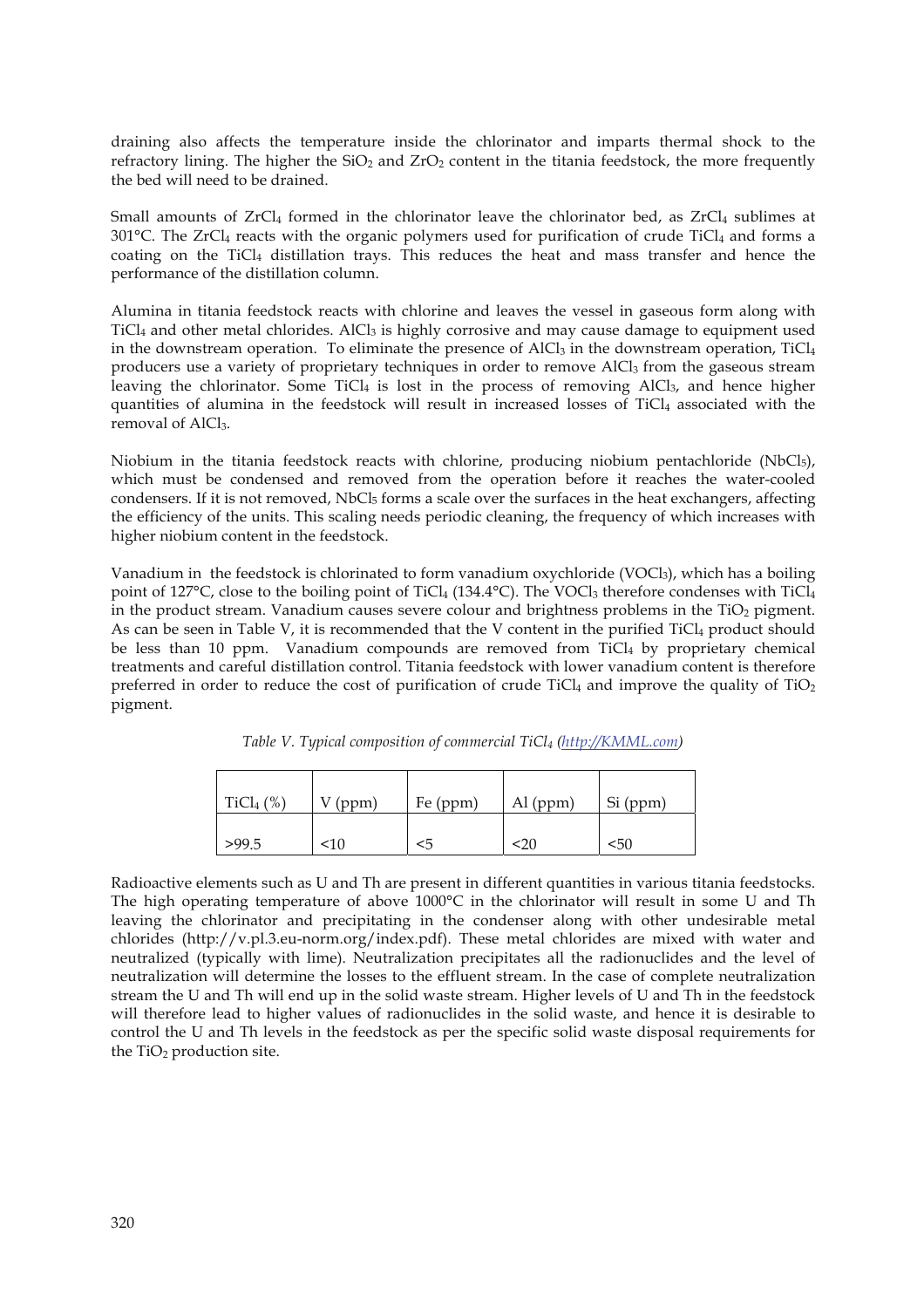# **CONCLUSION**

The selection of titania feedstock for the production of  $TiO<sub>2</sub>$  using chloride technology is a complex process. Major criteria affected by the selection are:

- Process plant design
- Economics of the process due to differences in price of feedstocks and various impurities present
- Loss in production due to process and equipment downtime
- Waste treatment and solid waste disposal cost
- Quality of the  $TiO<sub>2</sub>$  pigment product.

Process design is very much dependent on the type of feedstock used for production of TiO<sub>2</sub> pigment. A plant using ilmenite (60% TiO2) as feedstock will have a larger footprint compared to a plant using rutile (95%  $TiO<sub>2</sub>$ ) for the same production capacity.

The difference in the price of feedstock is a major criterion in raw material selection. The low price of titania feedstock often comes with the associated cost of technological challenges and operational issues. If the technological challenges and operational issues are effectively managed, the low price of feedstock may constitute an advantage for producing the TiO<sub>2</sub> pigment at low cost.

The effect of physical properties such as particle size distribution of the titania feedstock should be considered when evaluating the fluid bed chlorinator operation. Finer particles below 75 μm have a tendency to elutriate from the chlorinator, leading to loss of titanium values and additional cost of treating the solid waste.

Impurities like iron present in the titania feedstock lead to operational challenges resulting from damage caused to the refractory brick lining in the chlorinator. Any decrease in the lifetime of the refractory lining decreases the availability of the chlorinator for production of  $TiCl<sub>4</sub>$ , while also incurring additional operating costs.

Minor impurities such as  $SiO<sub>2</sub>$  and  $ZrO<sub>2</sub>$  that accumulate in the chlorinator bed lead to more frequent draining of the chlorinator bed. This reduces the availability of chlorinator and causes thermal shock to the refractory lining. CaO and MgO in the titania feedstock lead to the formation of high-boilingpoint chlorides that remain in the liquid form in the chlorinator bed at the operating temperature of the chlorinator. If the content of  $CaO + MgO$  is higher than 1%, the metal chlorides formed will cause defluidization of the chlorinator bed and adversely affect the chlorinator operation.

The scaling caused by metal chlorides such as  $NbCl<sub>5</sub>$  and  $ZrCl<sub>4</sub>$  on the surfaces of heat exchangers and distillation columns may result in lower production efficiencies. The presence of these impurities, even in small quantities, therefore plays a major role in the operational problems in the production of TiO2 pigment and reduces the production capacity of the plant. The direct loss of TiCl4 associated with removal of AlCl<sub>3</sub> from the chlorinator product stream is proportional to the amount of  $Al_2O_3$  in the titania feedstock, hence lower  $A<sub>1</sub>$ O<sub>3</sub> content in the feedstock is desirable.

Higher quantity of impurities in titania feedstock will in general result in higher waste treatment and solid waste disposal costs. Hazardous impurities such as radionuclides end up in the solid waste – this can be a critical factor in deciding the suitability of titania feedstock. Hence, it is important to consider the U+Th content in the titania feedstock.

Impurities such as vanadium should be removed to concentrations below 10 ppm in the final product, as they can impart colour to the TiO<sub>2</sub> pigment. The higher the content of  $V_2O_5$  in the titania feedstock, the greater the quantity of treatment chemicals required for the removal of V from the  $TiO<sub>2</sub>$  pigment.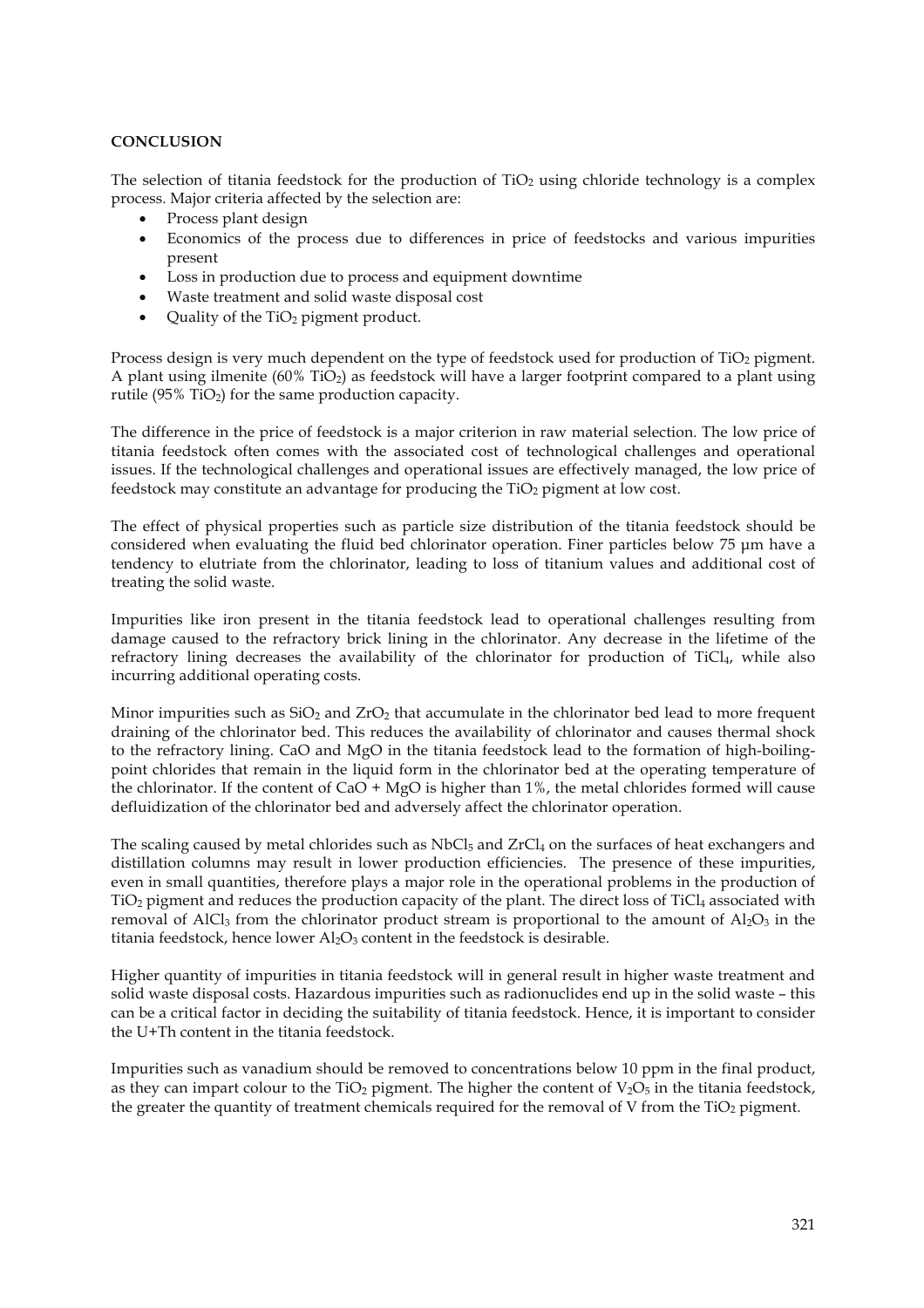It is anticipated that a better understanding of the impact of various impurities titania feedstocks will help operators and businesses to make informed decisions in the selection of which feedstock to choose, and in optimizing the design and operation of their process plants for  $TiCl<sub>4</sub>$  production.

#### **ACKNOWLEDGEMENTS**

The authors wish to thank Mintek for support and the opportunity to publish.

#### **REFERENCES**

Adams, R. (2003). Focus on pigments. *Monthly Report*, May 2003. ISSN 0969-6210.

- Bessinger,D., du Plooy, H., Pistorius, P.C., and Visser, C. (1997). Characteristics of some titania slags. *Proceedings of Heavy Minerals 1997*. Southern African Institute of Mining and Metallurgy, Johannesburg. pp. 151-156.
- Den Hoed, P. and Nell, J. (2003). The behaviour of individual species in the carbochlorination of titaniferous oxides. *Proceedings of Heavy Minerals 2003*. Southern African Institute of Mining and Metallurgy, Johannesburg.
- McNulty, G.S. (2010). Production of titanium dioxide. http://v.pl.3.eu-norm.org/index.pdf [accessed 22 April 2016].
- Jones, R.T. (2014). DC arc furnaces past , present, and future. *Celebrating the Megascale Proceedings of the Extraction and Processing Division, Symposium on Pyrometallurgy*. The Minerals, Metals & Materials Society, Warrendale, PA.
- Kale, A. and Bisaka, K. (2010). Fluid bed chloriation pilot plant at Mintek. *Proceedings of the Light Metals Conference.* Southern African Institute of Mining and Metallurgy, Johannesburg and the Advanced Metals Initiative.
- Kerala Minerals & Metals Ltd. (Not dated). http://kmml.com/uploaded\_files/productManual/manual\_24.pdf [accessed 23 April 2016]
- Pistorius, P.C. and Ferdus le Roux, J.T. (2007). Thermal and chemical structure changes during initial chlorination of titania slag. *Canadian Metallurgical Quarterly*, 41 (3), 289-298.
- Moodely, S., Kale, A., Bessinger, D., Kucukkaragoz, C., and Eric, R.H. (2012). Fluidization behaviour of various titania feedstocks. *Proceedings of IFSA 2011, Industrial Fluidization South Africa*. Luckos, A. and den Hoed, P. (eds). Southern African Institute of Mining and Metallurgy, Johannesburg. pp. 297-305..
- Tittle, K. and Floey, E. (1973). Investigation of the segregation of iron from ilmenite. Transactions of the Institution of Mining and Metallurgy Section C, Mineral Processing and Extractive Metallurgy, 83, 135-139.
- Van Dyk, J.P. (1999). Process development for the production of beneficiated titania slag. PhD thesis, University of Pretoria, South Africa.
- Cong, X., Zhangfu, Y., and Wang, X. (2006). Preparation of TiCl<sub>4</sub> with titanium slag containing magnesia and calcia in a combined fluid bed. *Chinese Journal of Chemical Engineering*, 14 (3), 281- 188.